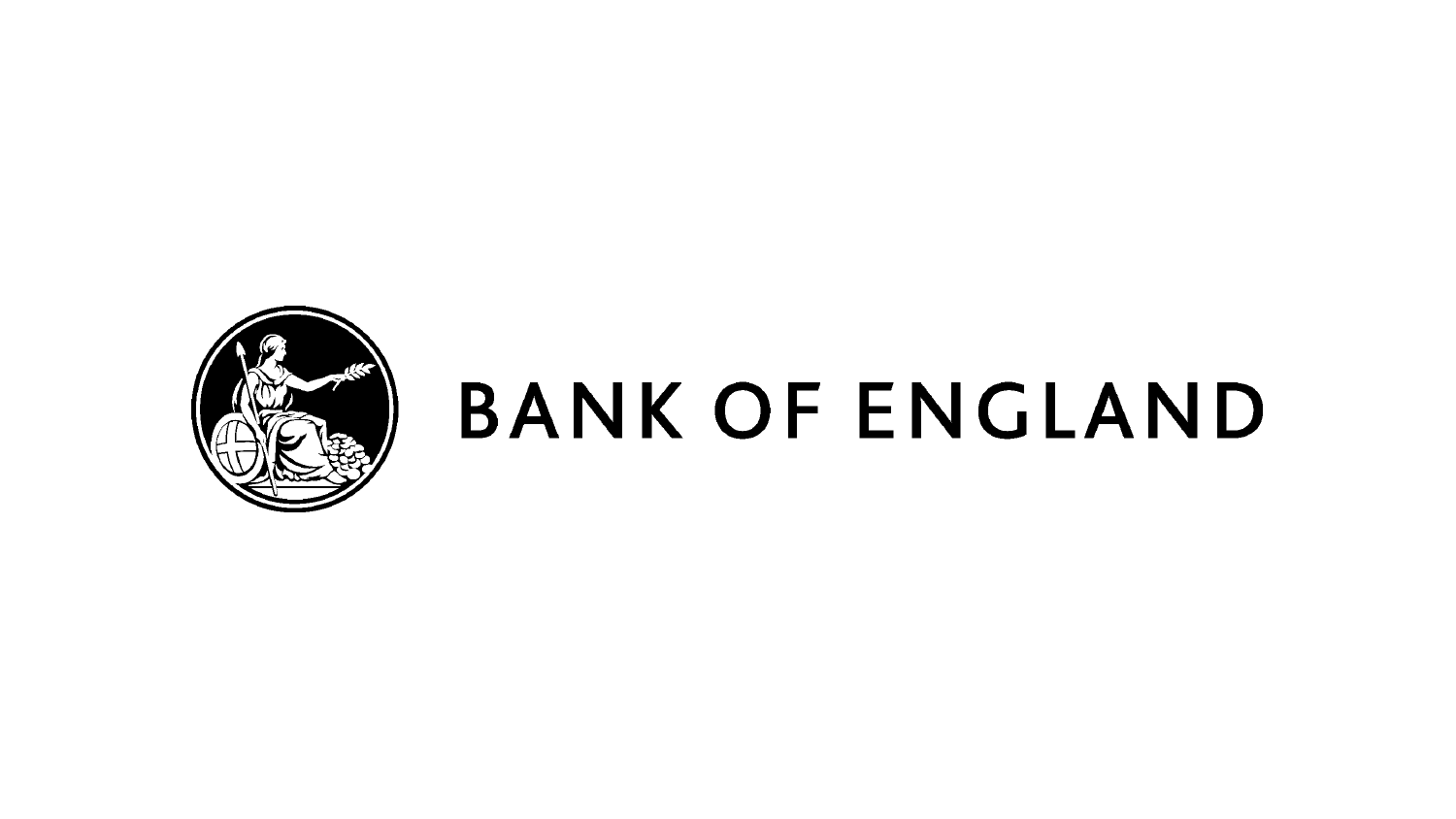# **The Fall in Productivity Growth: Causes and Implications**

## **The 2018 Peston Lecture**

Silvana Tenreyro Monetary Policy Committee, Bank of England 15 January 2018

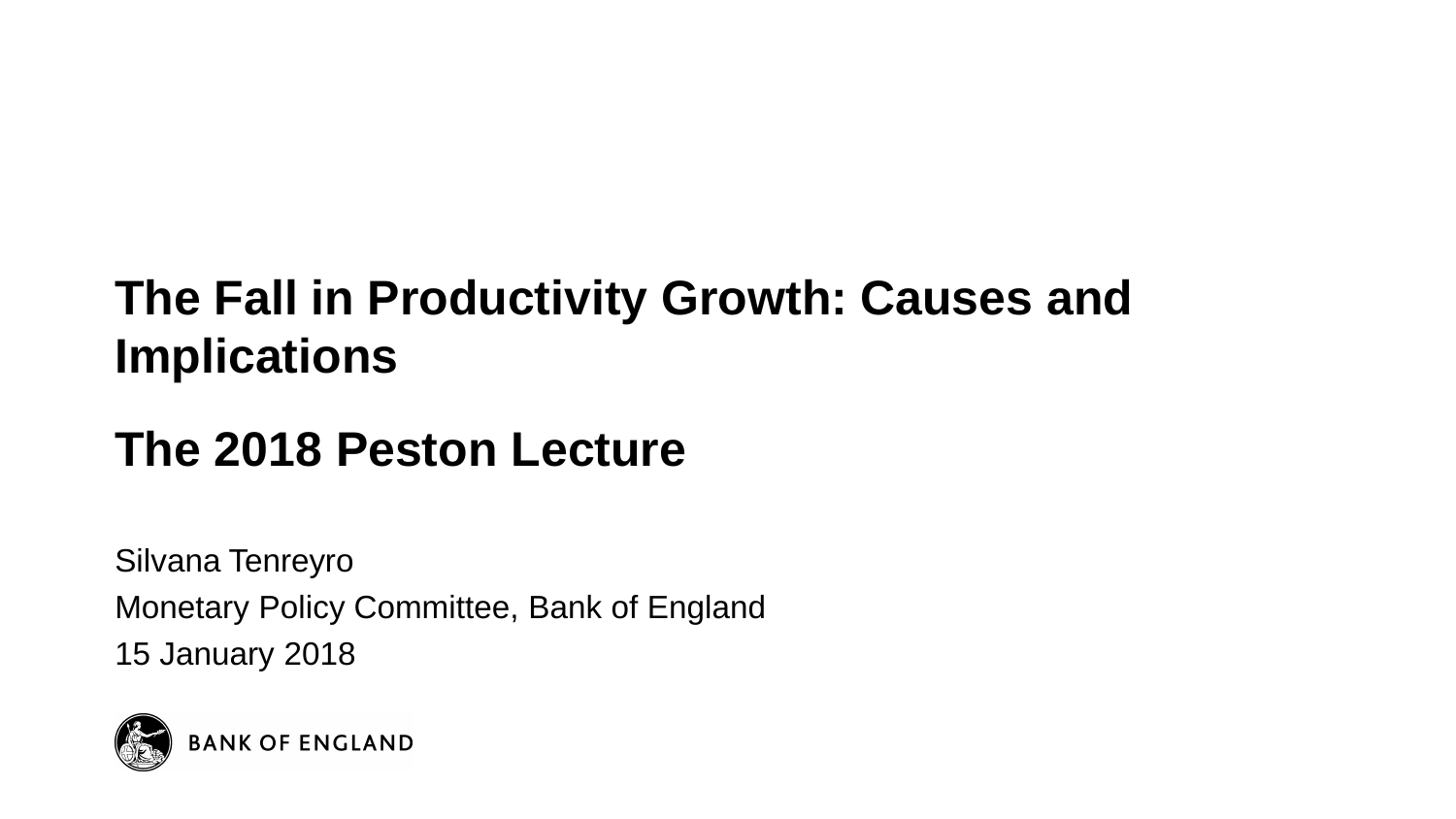# **Preview of main points**

- **Finance** and **manufacturing** account for most of the fall in UK productivity growth.
- Post-crisis **drag from finance** should disappear as deleveraging ends.
- Slower **manufacturing** productivity growth may relate to a **reduced impact of cheap imported inputs** from emerging markets.
- **Weak investment** has been **increasingly important** for manufacturing and aggregate productivity.

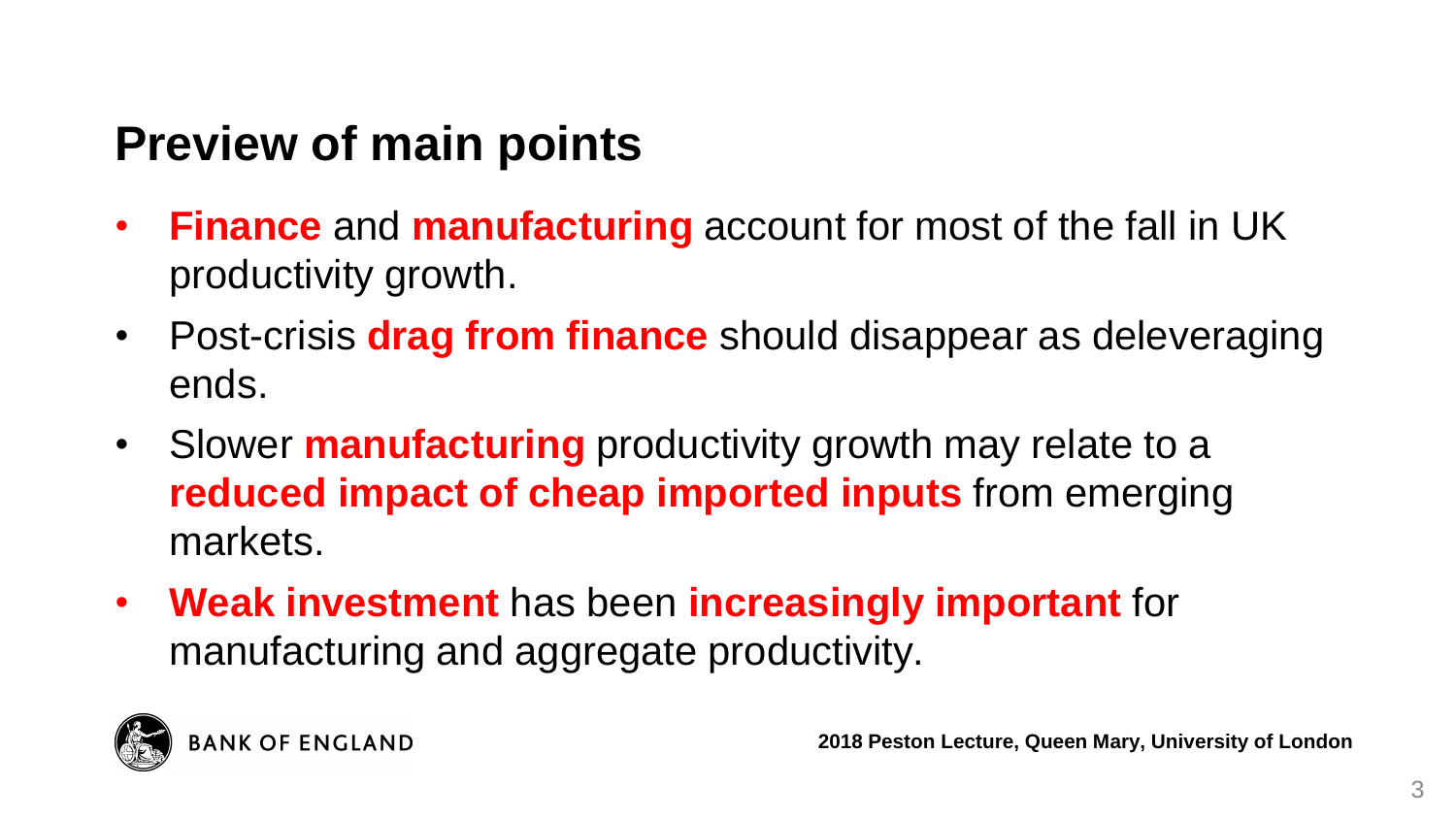## **Productivity growth has fallen**

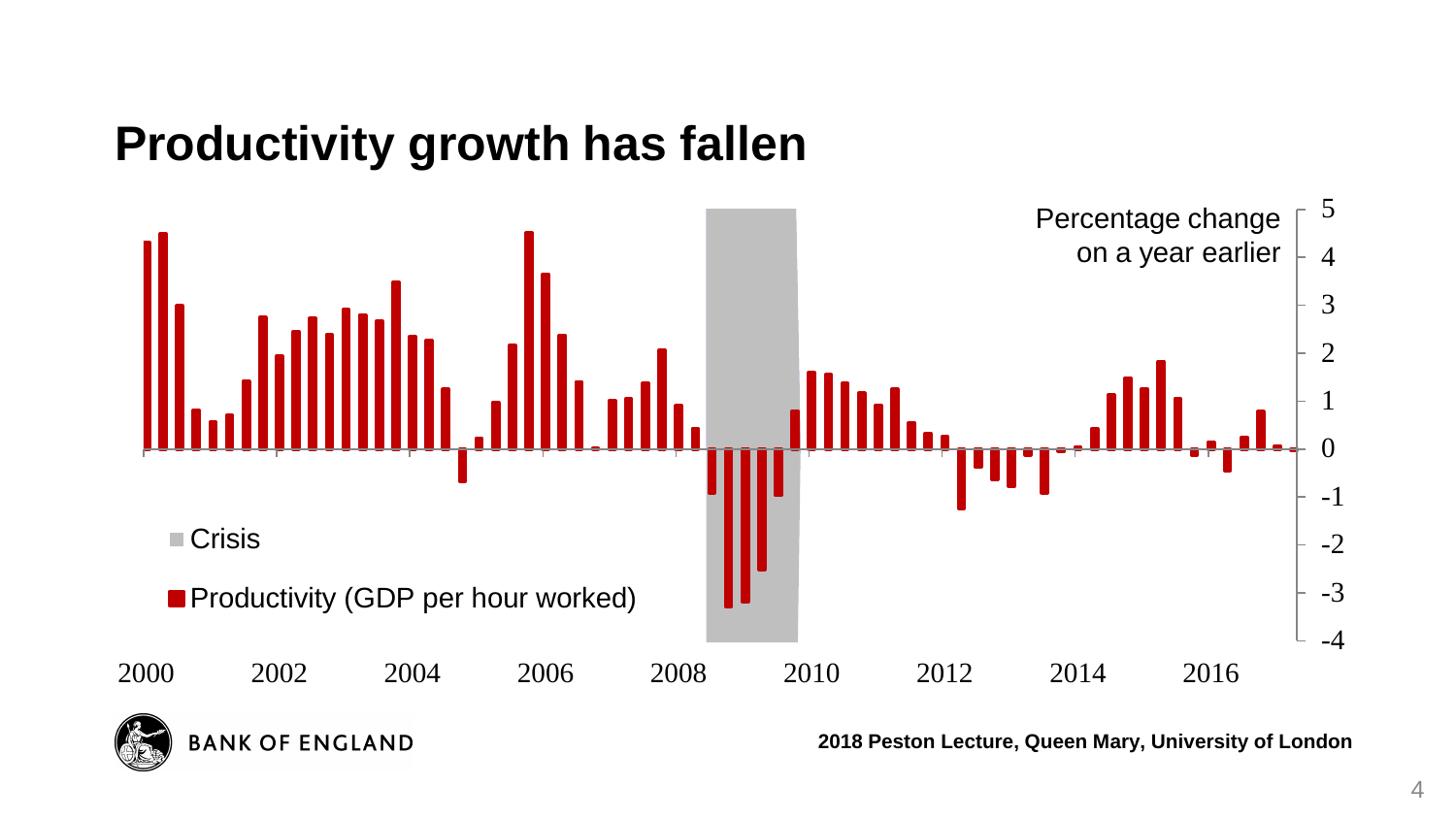## **Productivity fell below trend**



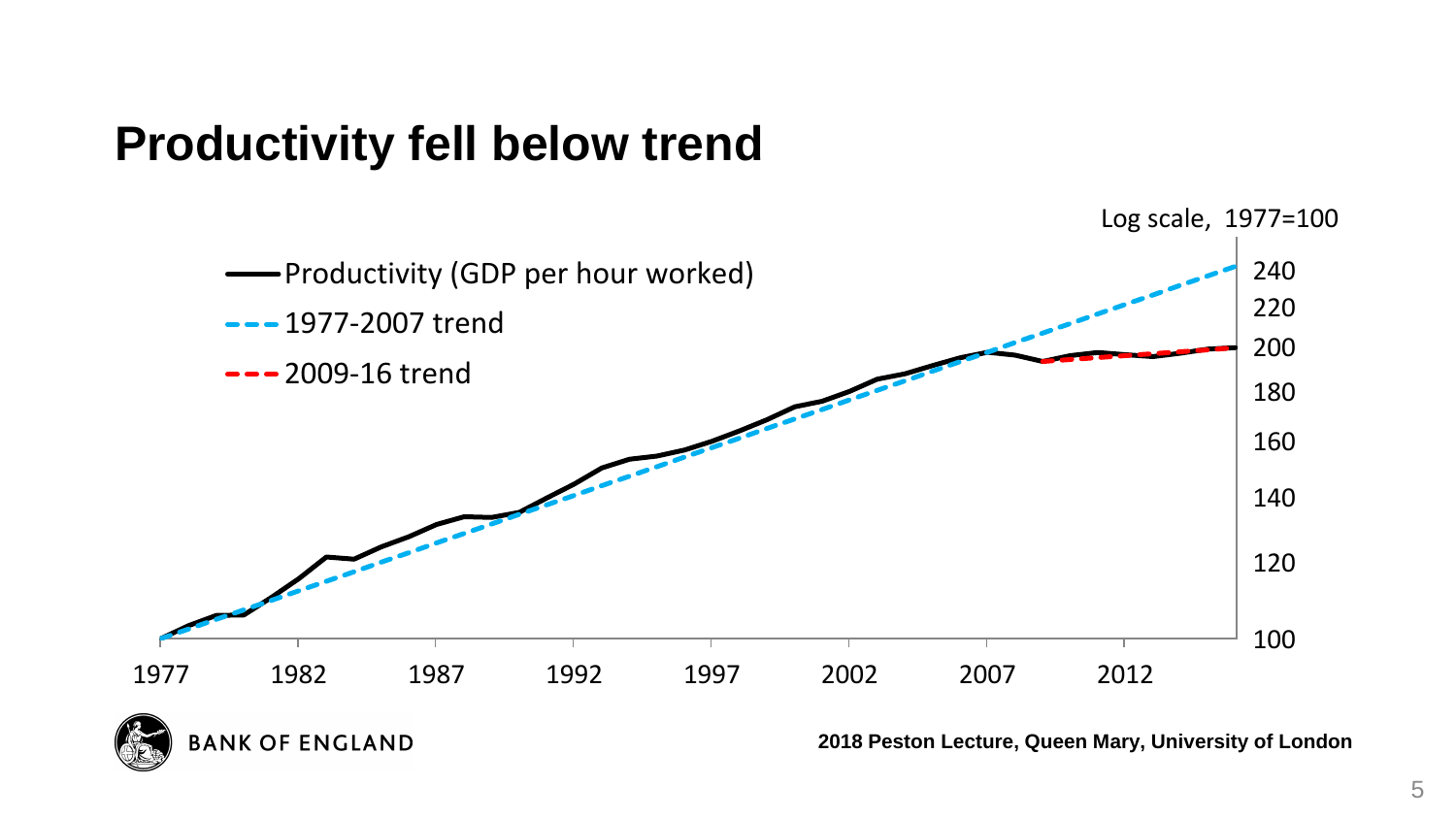## **Historical productivity growth**



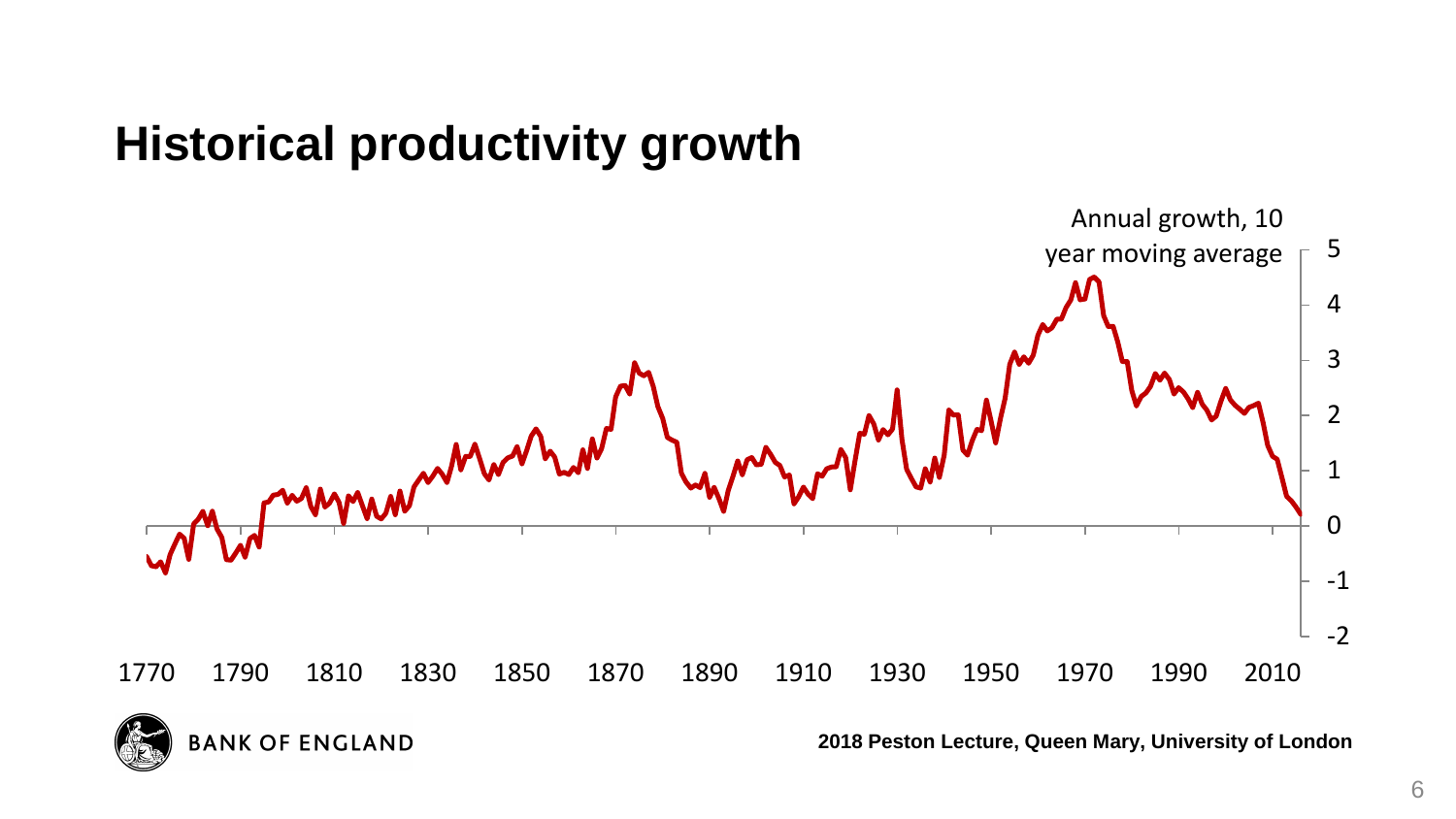## **International productivity comparisons**

Current price GDP per hour worked, 2016



Constant price GDP per hour worked, average annual growth rates, 2007-16



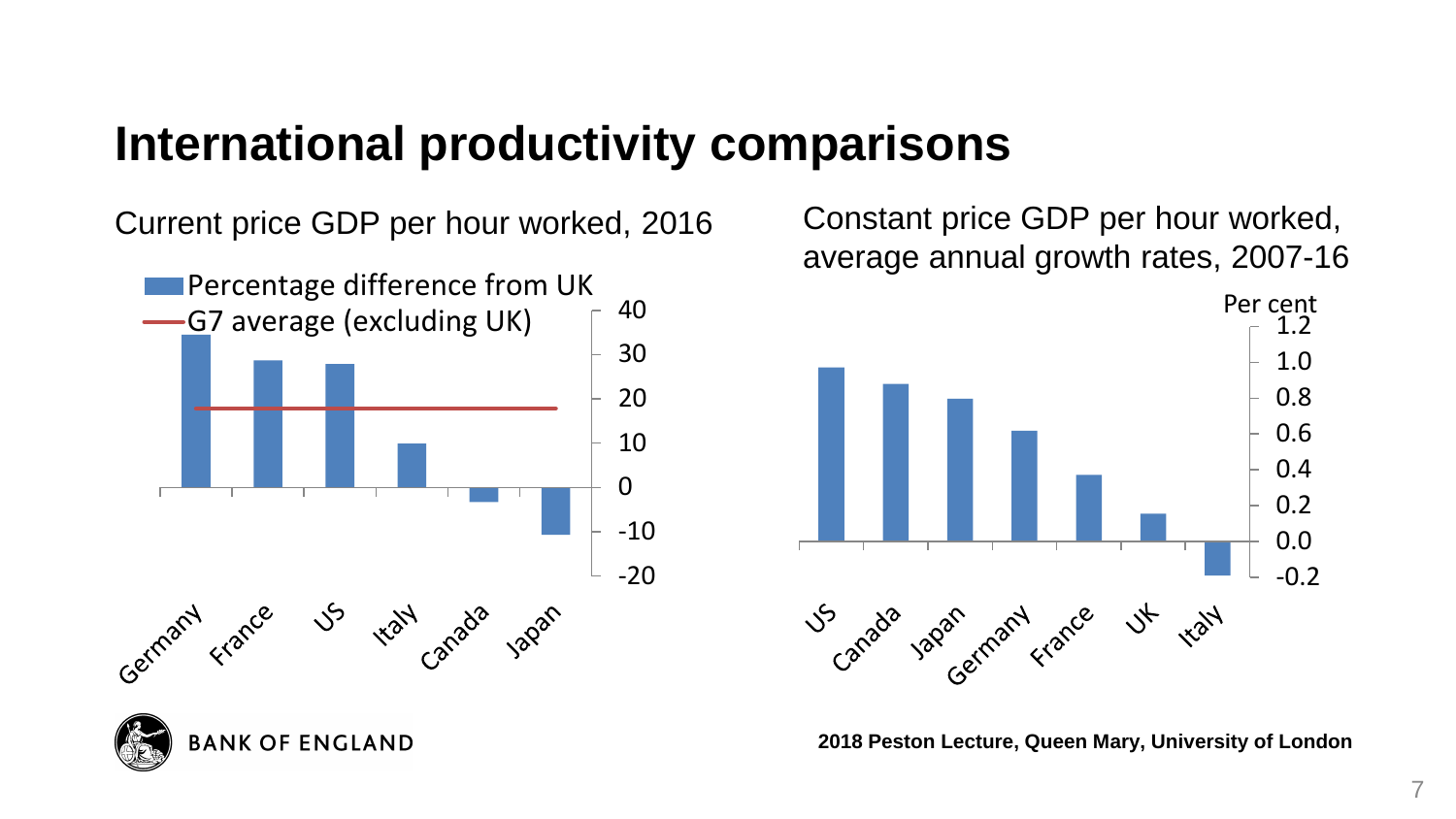## **Why we care about productivity It matters for welfare: consumption, leisure**



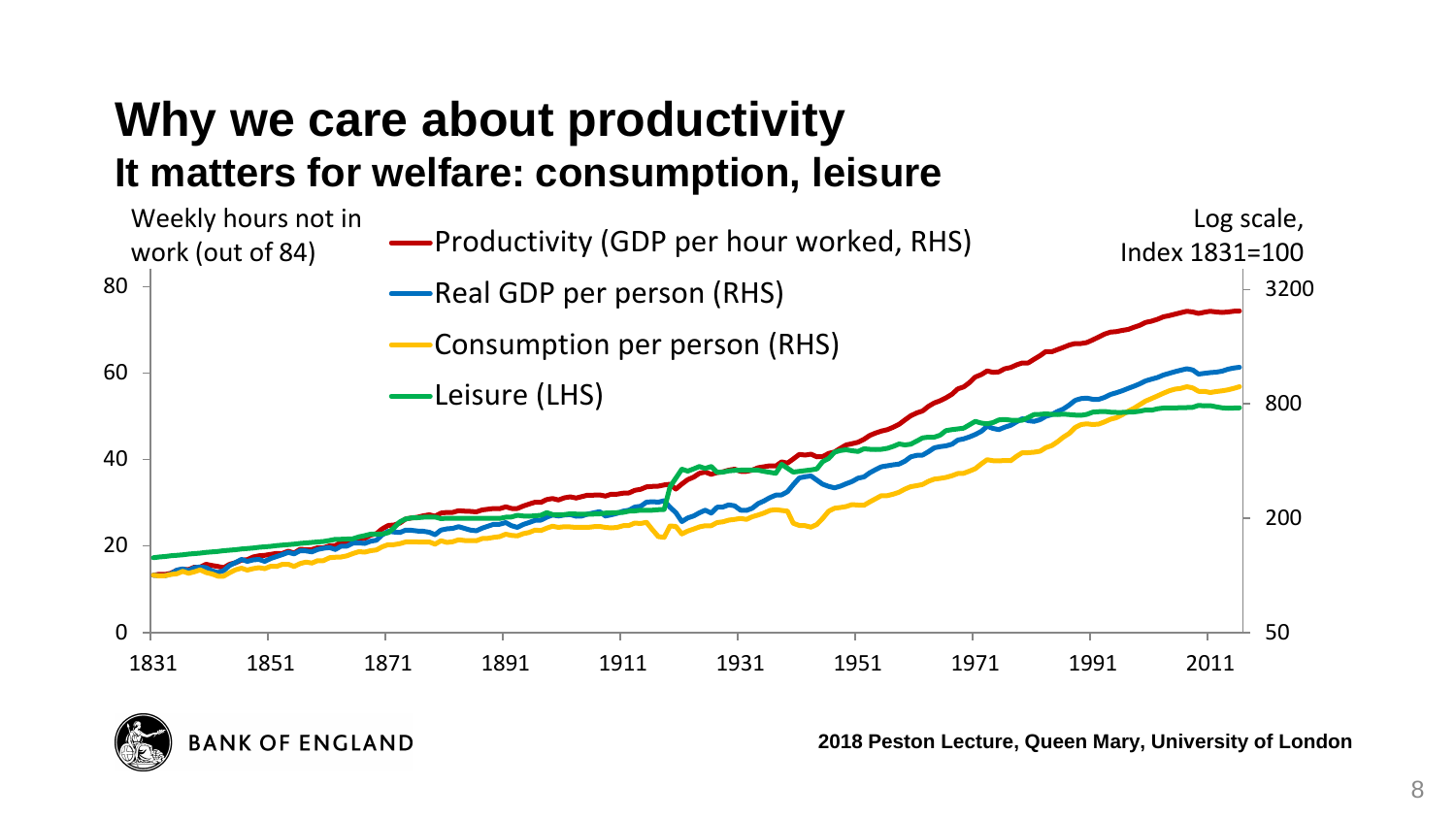## **Why we care about productivity It matters for welfare: real wages**



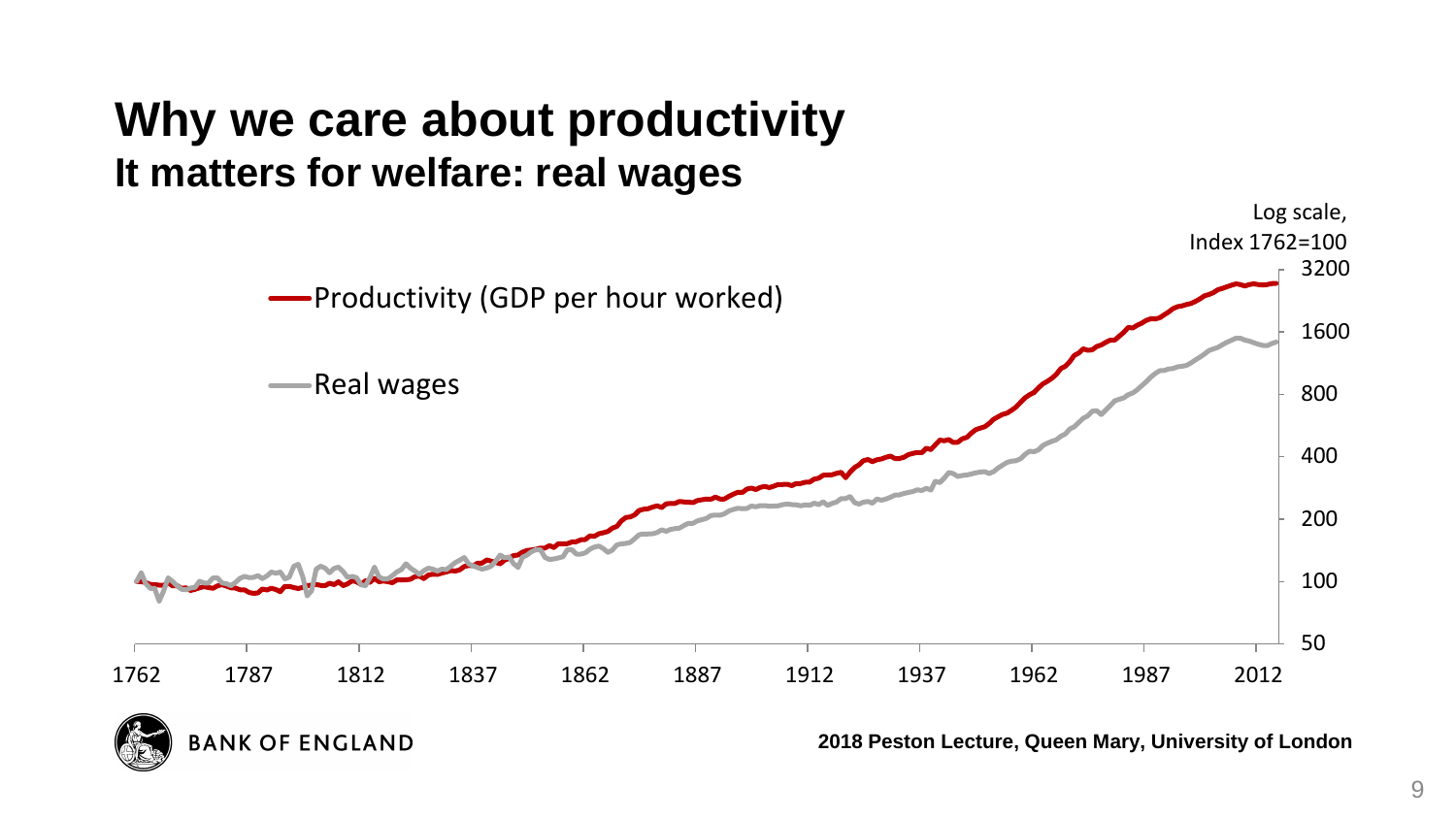#### **Why we care about productivity: It matters for monetary policy**

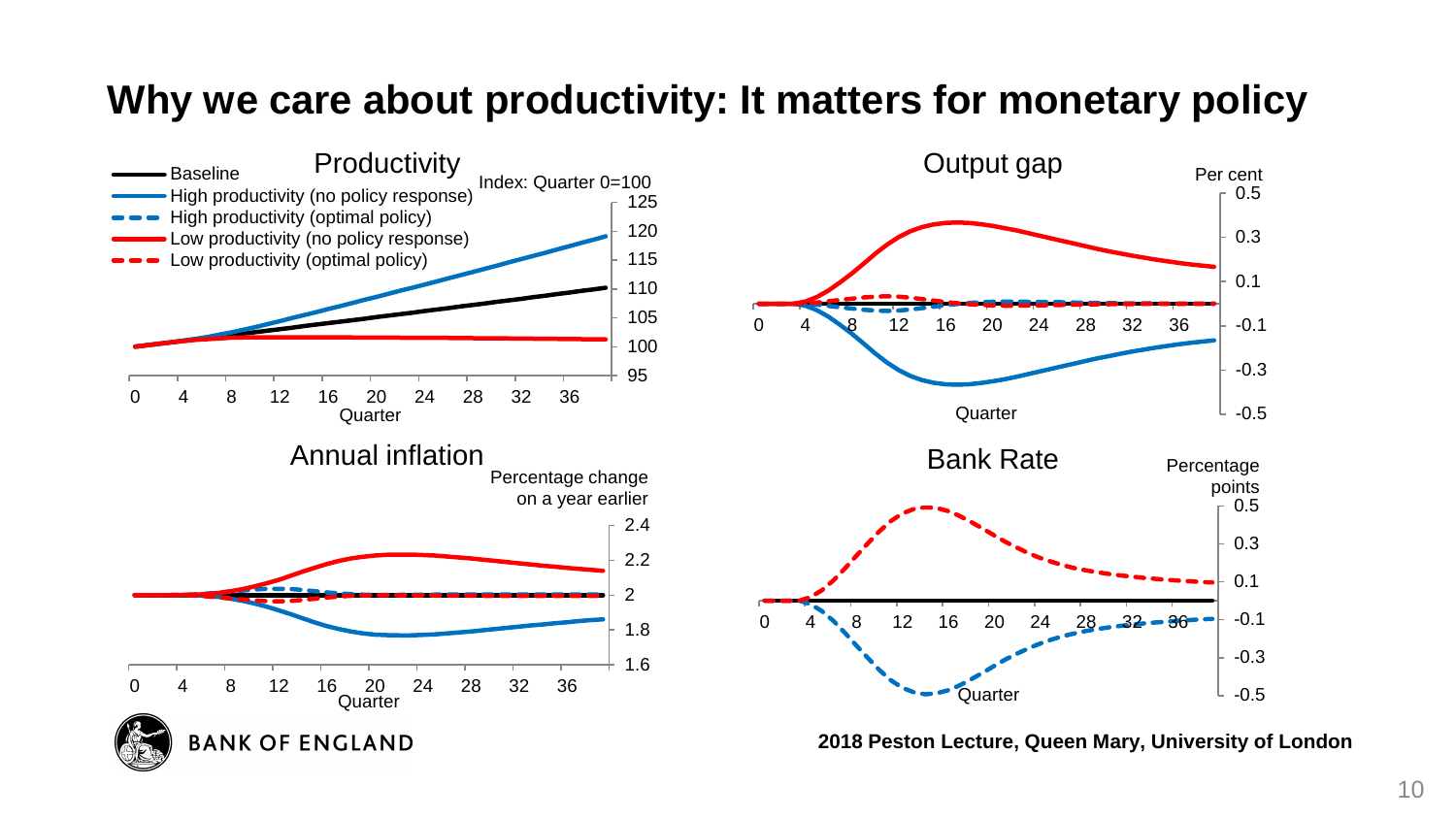## **Full growth accounting decomposition**

| Sector                                            | Pre-crisis (2000-07) average, pp | 윤<br>average,<br>ခြ<br>(2007)<br>Crisis | 윤<br>average,<br>crisis (2009-15)<br>Post- | 윤<br>contribution,<br>으.<br>Change | (% of total) | of which, change in capital<br>deepening contribution, pp | labour quality<br>of which, change in<br>contribution, pp | Ê<br>Ξ.<br>changei<br>윤<br>of which, char<br>contribution, <sub>I</sub> | å<br>reallocation/other,<br>which labour<br>$\overline{5}$ | GVA,<br>nominal<br>으.<br>ğ<br>ğ,<br>Share of :<br>2007, % | Actual change in <u>quantity</u><br>productivity growth, pp<br>growth, | revenue<br>Actual change in <u>revenu</u><br>productivity growth, pp |                                                       |
|---------------------------------------------------|----------------------------------|-----------------------------------------|--------------------------------------------|------------------------------------|--------------|-----------------------------------------------------------|-----------------------------------------------------------|-------------------------------------------------------------------------|------------------------------------------------------------|-----------------------------------------------------------|------------------------------------------------------------------------|----------------------------------------------------------------------|-------------------------------------------------------|
| A: Agriculture, forestry and fishing              | 0.0                              | $-0.1$                                  | 0.1                                        | 0.0                                | $(-2)$       | 0.0                                                       | 0.0                                                       | 0.0                                                                     | 0.0                                                        | $\mathbf{1}$                                              | 3.2                                                                    | 6.2                                                                  |                                                       |
| B: Mining and quarrying                           | $-0.1$                           | $-0.2$                                  | $-0.1$                                     | 0.0                                | (1)          | $-0.2$                                                    | 0.0                                                       | 0.0                                                                     | 0.2                                                        | 3                                                         | $-6.2$                                                                 | $-13.5$                                                              |                                                       |
| C: Manufacturing                                  | 0.5                              | $-0.1$                                  | 0.1                                        | $-0.5$                             | (31)         | $-0.1$                                                    | 0.0                                                       | $-0.3$                                                                  | 0.0                                                        | 12                                                        | $-3.5$                                                                 | 1.3                                                                  |                                                       |
| D: Electricity, gas, steam and air conditioning   | 0.0                              | 0.0                                     | 0.0                                        | $-0.1$                             | (4)          | 0.0                                                       | 0.0                                                       | $-0.1$                                                                  | 0.0                                                        | $\mathbf{1}$                                              | $-4.9$                                                                 | $-0.8$                                                               |                                                       |
| E: Water supply, sewerage and waste               | 0.0                              | 0.0                                     | 0.0                                        | 0.0                                | (1)          | 0.0                                                       | 0.0                                                       | 0.0                                                                     | 0.0                                                        | $\mathbf{1}$                                              | $-2.1$                                                                 | $-6.1$                                                               |                                                       |
| F: Construction                                   | 0.0                              | $-0.3$                                  | 0.2                                        | 0.1                                | $(-10)$      | $-0.1$                                                    | 0.0                                                       | 0.2                                                                     | 0.0                                                        | 8                                                         | 1.8                                                                    | 0.6                                                                  |                                                       |
| G: Wholesale and retail trade; repair of vehicles | 0.4                              | $-0.4$                                  | 0.3                                        | $-0.2$                             | (12)         | $-0.1$                                                    | 0.0                                                       | $-0.1$                                                                  | 0.0                                                        | 13                                                        | $-1.1$                                                                 | $-1.0$                                                               |                                                       |
| H: Transportation and storage                     | 0.1                              | $-0.3$                                  | 0.1                                        | 0.0                                | (3)          | 0.0                                                       | 0.0                                                       | 0.0                                                                     | 0.0                                                        | 5                                                         | $-0.7$                                                                 | 2.6                                                                  |                                                       |
| I: Accomodation and food service                  | 0.0                              | 0.0                                     | 0.0                                        | 0.0                                | (3)          | 0.0                                                       | 0.0                                                       | 0.0                                                                     | 0.0                                                        | 3                                                         | $-1.3$                                                                 | 2.1                                                                  |                                                       |
| J: Information and communication (ICT)            | 0.3                              | 0.1                                     | 0.1                                        | $-0.2$                             | (13)         | $-0.1$                                                    | 0.0                                                       | $-0.1$                                                                  | 0.0                                                        | $\overline{7}$                                            | $-3.0$                                                                 | $-1.0$                                                               |                                                       |
| K: Financial and insurance                        | 0.4                              | 0.2                                     | -0.3                                       | $-0.6$                             | (43)         | $-0.1$                                                    | 0.0                                                       | $-0.5$                                                                  | $-0.1$                                                     | 9                                                         | $-7.1$                                                                 | $-11.7$                                                              |                                                       |
| L: Real estate (excluded)                         |                                  |                                         |                                            |                                    |              |                                                           |                                                           |                                                                         |                                                            |                                                           |                                                                        |                                                                      |                                                       |
| M: Professional, scientific and technical         | 0.3                              | $-0.1$                                  | 0.1                                        | $-0.2$                             | (14)         | $-0.1$                                                    | 0.0                                                       | $-0.1$                                                                  | 0.0                                                        | 8                                                         | $-2.7$                                                                 | $-1.2$                                                               |                                                       |
| N: Administrative and support service             | 0.0                              | $-0.1$                                  | 0.2                                        | 0.1                                | $(-8)$       | $-0.1$                                                    | 0.0                                                       | 0.2                                                                     | 0.0                                                        | 5                                                         | 2.4                                                                    | 0.0                                                                  |                                                       |
| O: Public administration and defence              | 0.0                              | 0.1                                     | 0.0                                        | 0.0                                | (0)          | 0.0                                                       | 0.0                                                       | 0.0                                                                     | 0.0                                                        | 6                                                         | 0.3                                                                    | 0.6                                                                  |                                                       |
| P: Education                                      | $-0.1$                           | $-0.2$                                  | $-0.1$                                     | 0.0                                | $(-2)$       | 0.0                                                       | 0.0                                                       | 0.0                                                                     | 0.0                                                        | $\overline{7}$                                            | 0.7                                                                    | $-3.3$                                                               |                                                       |
| Q: Human health and social work                   | 0.1                              | $-0.1$                                  | 0.0                                        | 0.0                                | (1)          | 0.0                                                       | 0.0                                                       | 0.0                                                                     | 0.0                                                        | 8                                                         | $-0.4$                                                                 | $-3.1$                                                               |                                                       |
| R: Arts, entertainment and recreation             | 0.0                              | 0.0                                     | 0.0                                        | 0.0                                | (1)          | $-0.1$                                                    | 0.0                                                       | 0.0                                                                     | 0.0                                                        | $\overline{2}$                                            | $-1.0$                                                                 | $-0.1$                                                               |                                                       |
| S: Other service activities                       | 0.0                              | 0.0                                     | 0.0                                        | 0.0                                | $(-3)$       | 0.0                                                       | 0.0                                                       | 0.1                                                                     | 0.0                                                        | $\overline{2}$                                            | 1.7                                                                    | 0.1                                                                  |                                                       |
| <b>Total</b>                                      | 2.0                              | $-1.6$                                  | 0.4                                        | $-1.5$                             | (100)        | $-1.0$                                                    | 0.1                                                       | $-0.8$                                                                  | 0.2                                                        | 100                                                       |                                                                        |                                                                      |                                                       |
| Manufacturing, finance, prof. and ICT only        | 1.5                              | 0.0                                     | $-0.1$                                     | $-1.5$                             | (103)        | $-0.4$                                                    | 0.0                                                       | $-1.1$                                                                  | -0.1                                                       | 36                                                        |                                                                        |                                                                      |                                                       |
| Other sectors                                     | 0.5                              | $-1.7$                                  | 0.5                                        | 0.0                                | $(-3)$       | $-0.6$                                                    | 0.1                                                       | 0.2                                                                     | 0.3                                                        | 64                                                        |                                                                        |                                                                      |                                                       |
| <b>K OF ENGLAND</b>                               |                                  |                                         |                                            |                                    |              |                                                           |                                                           |                                                                         |                                                            |                                                           |                                                                        |                                                                      | 2018 Peston Lecture, Queen Mary, University of London |

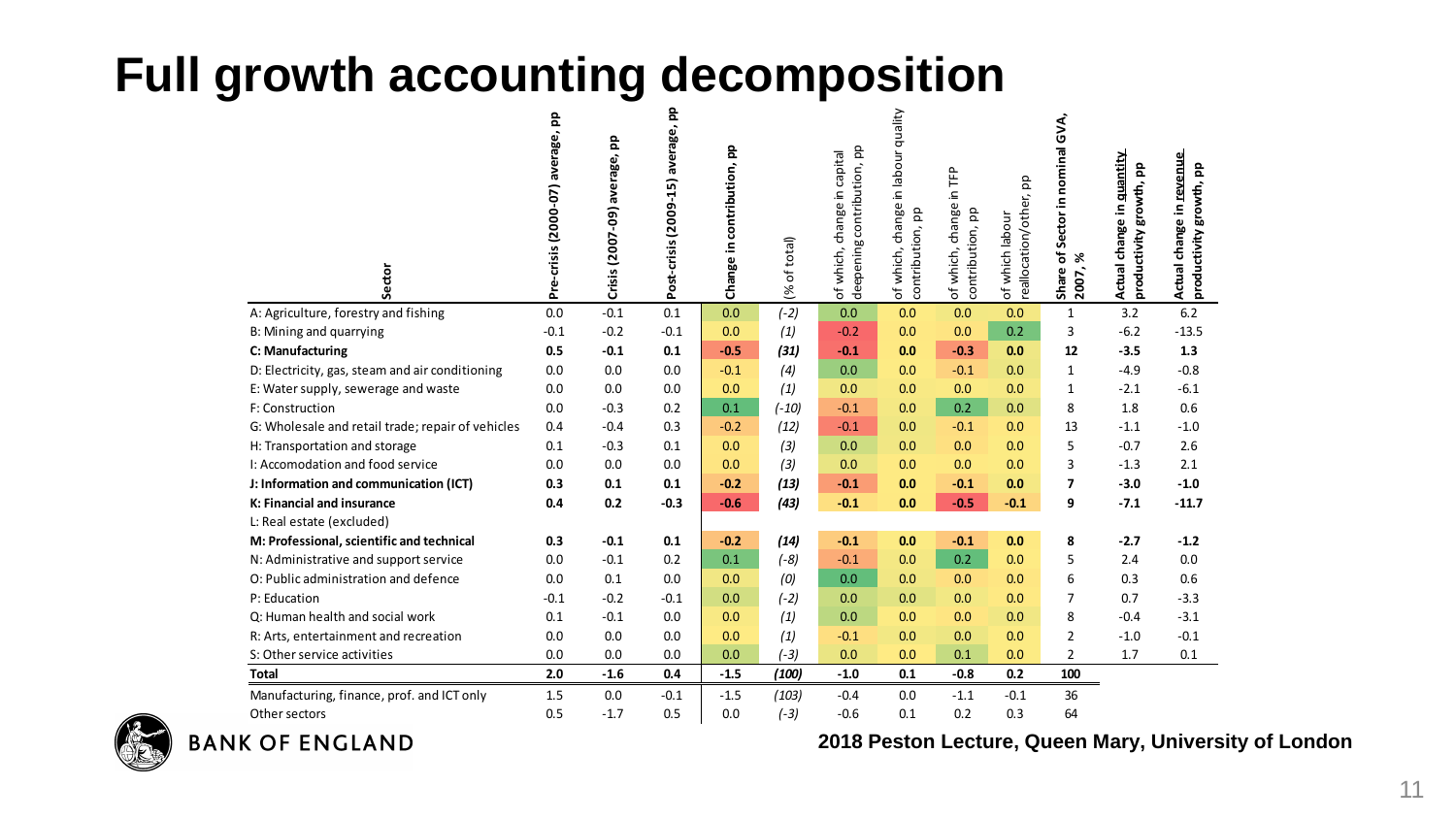## **Sectoral decomposition of productivity growth Slowdown: difference between pre and post crisis periods**



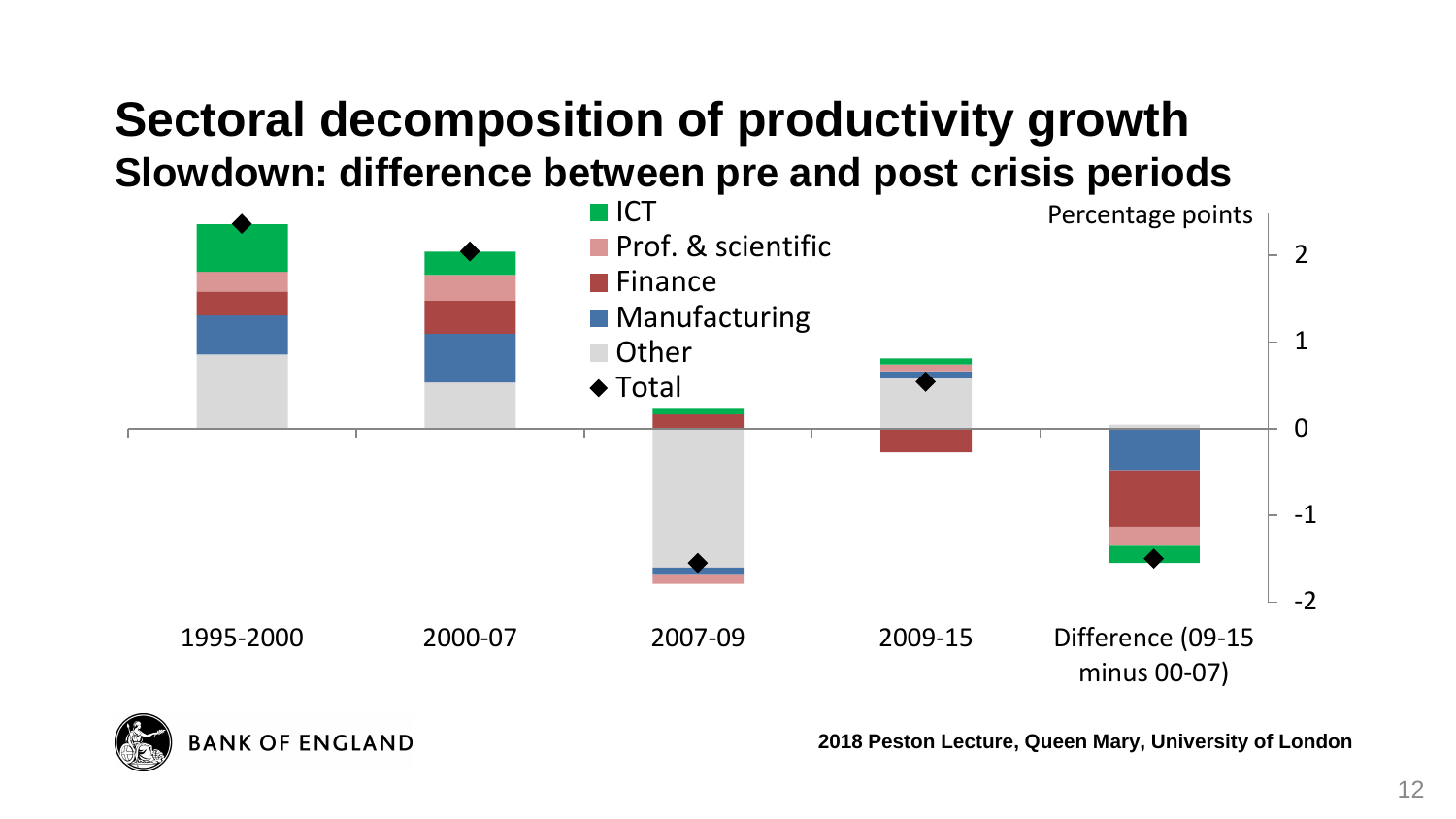## **Decomposition of manufacturing productivity growth Slowdown: difference between pre and post crisis periods**



**BANK OF ENGLAND**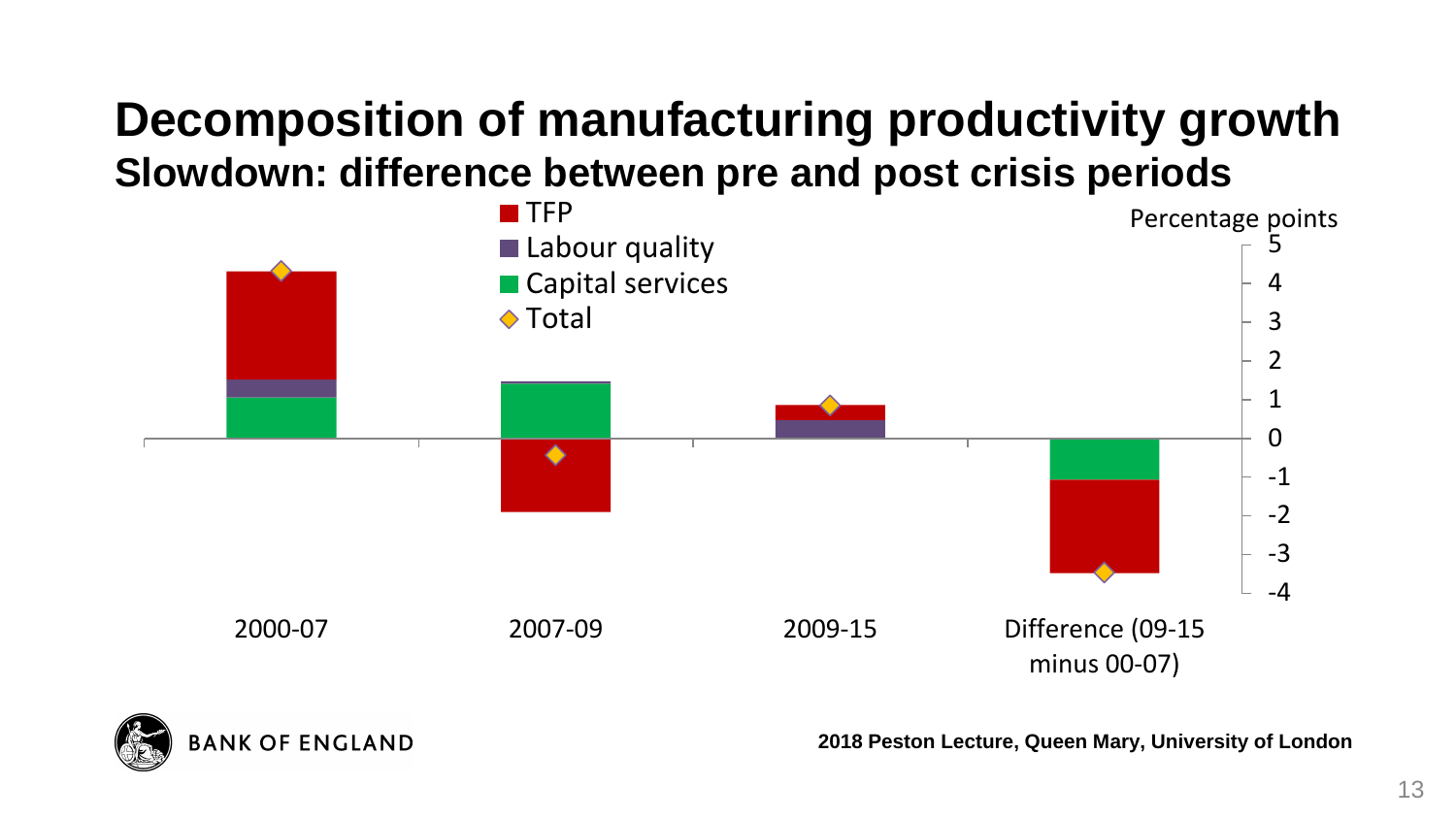## **Measurement of value added**

• Statistical offices aim at capturing:

$$
q_t - p^m_{\ 0} \times m_t
$$

• In practice, they deflate nominal value added,  $p_t^y \times q_t - p_{t}^m \times m_t$ And obtain:

SD: 
$$
\frac{1}{\pi_{t\to 0}}(p_t^y \times q_t - p_{t\to 0}^m \times m_t)
$$
 DD: 
$$
\frac{1}{\pi_{t\to 0}} p_t^y \times q_t - \frac{1}{\pi_{t\to 0}} p_{t\to 0}^m \times m_t
$$

![](_page_13_Picture_5.jpeg)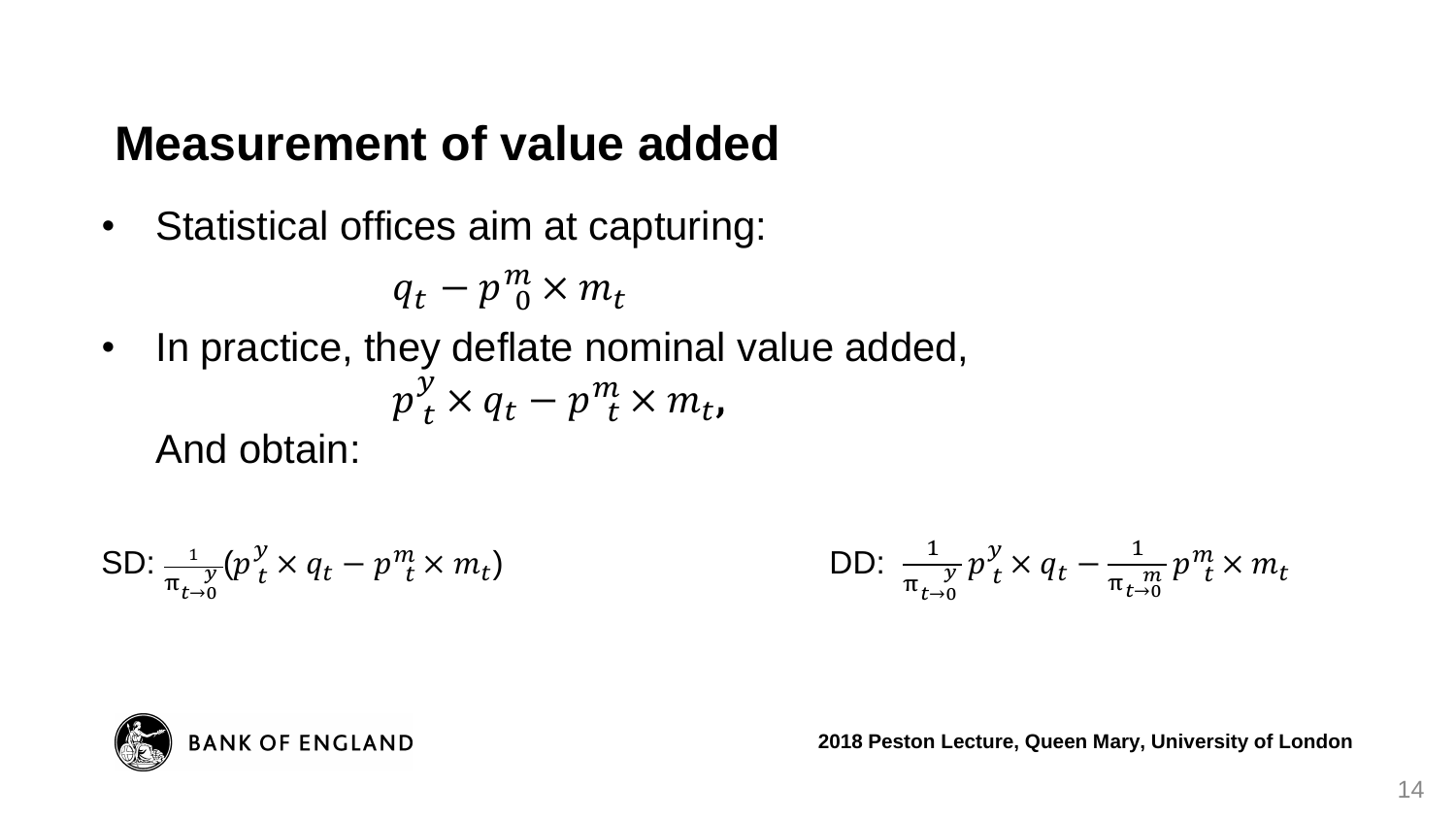## **Decomposition of finance productivity growth Slowdown: difference between pre and post crisis periods**

-8 -6 -4 -2 0 2 4 6 2000-07 2007-09 2009-15 Difference (09-15 minus 00-07) **TFP Labour quality Capital services ◆ Total** 

**BANK OF ENGLAND** 

**2018 Peston Lecture, Queen Mary, University of London**

Percentage points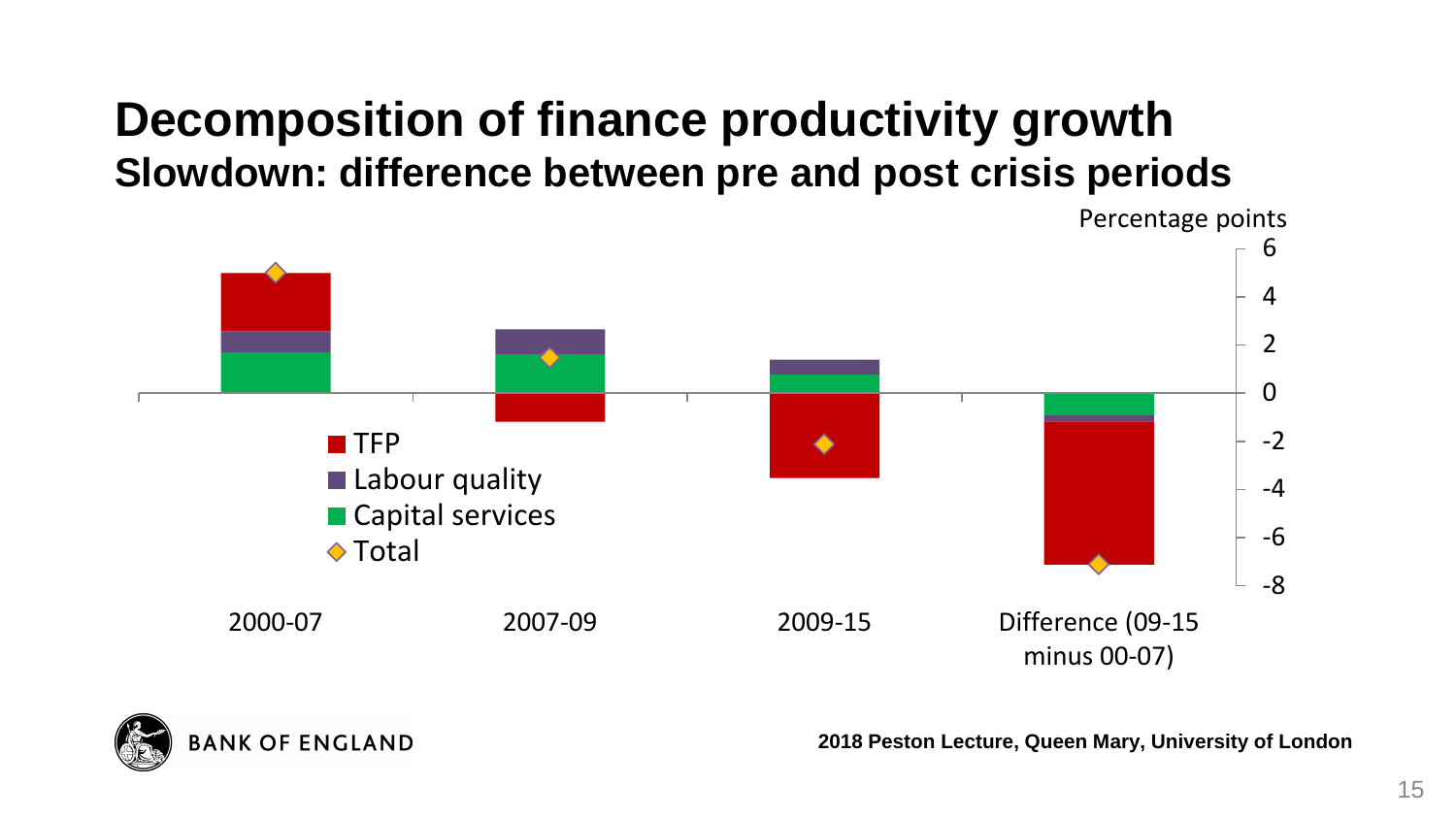# **Slowdown: factor decomposition**

| <b>Factor</b>       | <b>Pre-crisis</b><br>$(2000-07)$ | <b>Crisis</b><br>$(2007-09)$ | <b>Post-crisis</b><br>$(2009-15)$ | <b>Post-crisis</b><br>difference | (% of total) |
|---------------------|----------------------------------|------------------------------|-----------------------------------|----------------------------------|--------------|
| <b>TFP</b>          | 0.6%                             | $-3.3%$                      | $-0.2%$                           | $-0.8%$                          | (54%)        |
| Capital services    | 1.1%                             | 1.0%                         | 0.1%                              | $-1.0%$                          | (66%)        |
| Labour services     | 0.4%                             | 0.6%                         | 0.5%                              | 0.1%                             | $(-7%)$      |
| Labour reallocation | $-0.2%$                          | 0.0%                         | 0.0%                              | 0.2%                             | $(-13%)$     |
| Other               | 0.1%                             | 0.1%                         | 0.1%                              | 0.0%                             | (0%)         |
| Total               | 2.0%                             | $-1.6%$                      | 0.4%                              | $-1.5%$                          |              |

![](_page_15_Picture_2.jpeg)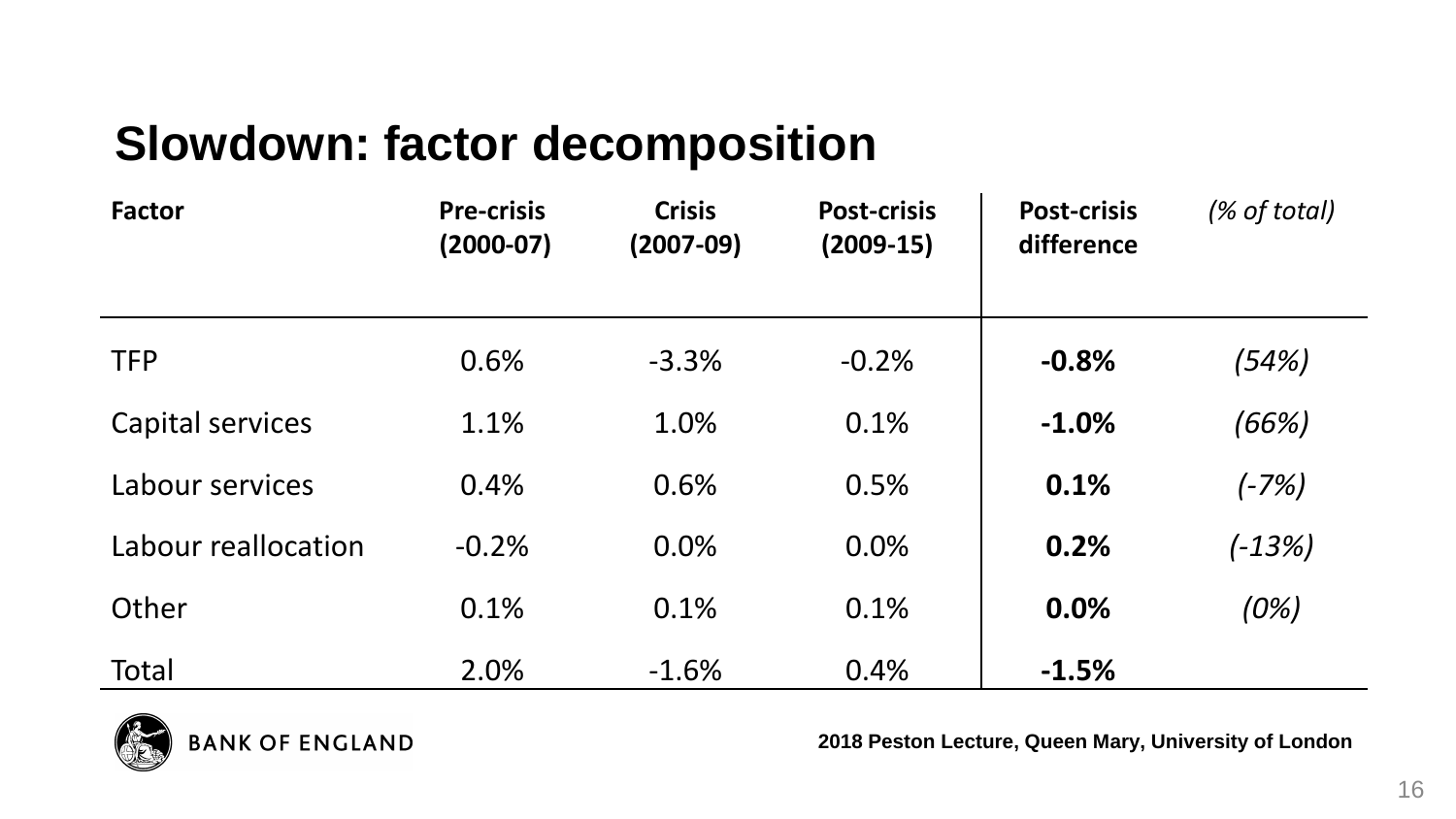## **Slowdown: international comparison**

![](_page_16_Figure_1.jpeg)

![](_page_16_Picture_2.jpeg)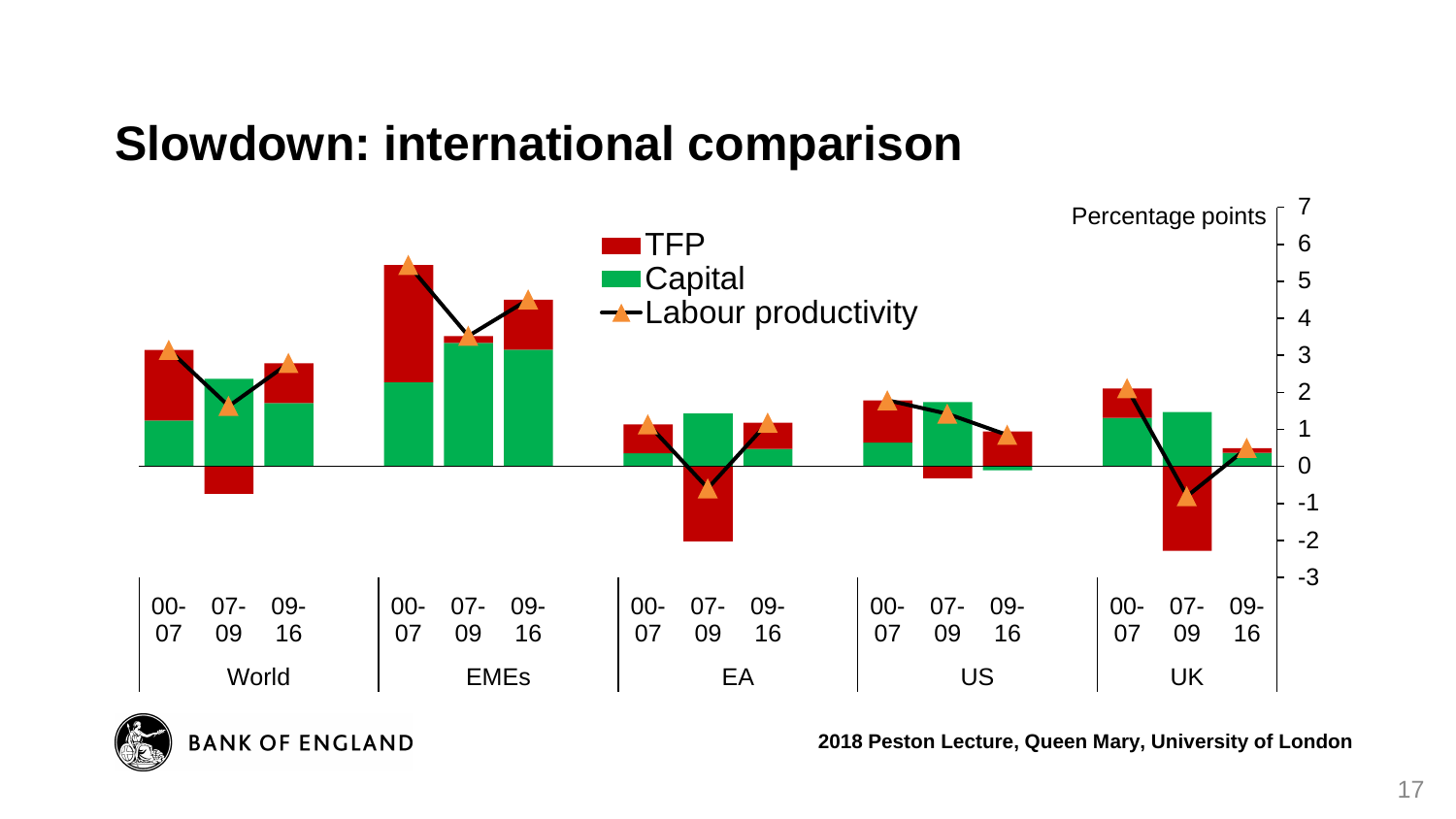# **Take away**

- Manufacturing and finance account for most of the UK productivity slowdown.
- The Finance boom and bust can be traced to the pre-crisis growth in leverage and the subsequent deleveraging post-crisis.
	- As deleveraging runs its course, finance should stop detracting from average productivity.
- Pre-crisis productivity growth in manufacturing may be related to offshoring and rapidly falling prices of imported inputs.
	- Going forward, global growth momentum should give a boost to UK manufacturing.
- In aggregate weak investment has been the main drag on labour productivity growth.
	- As uncertainty is removed, investment could help recover lost ground.

![](_page_17_Picture_8.jpeg)